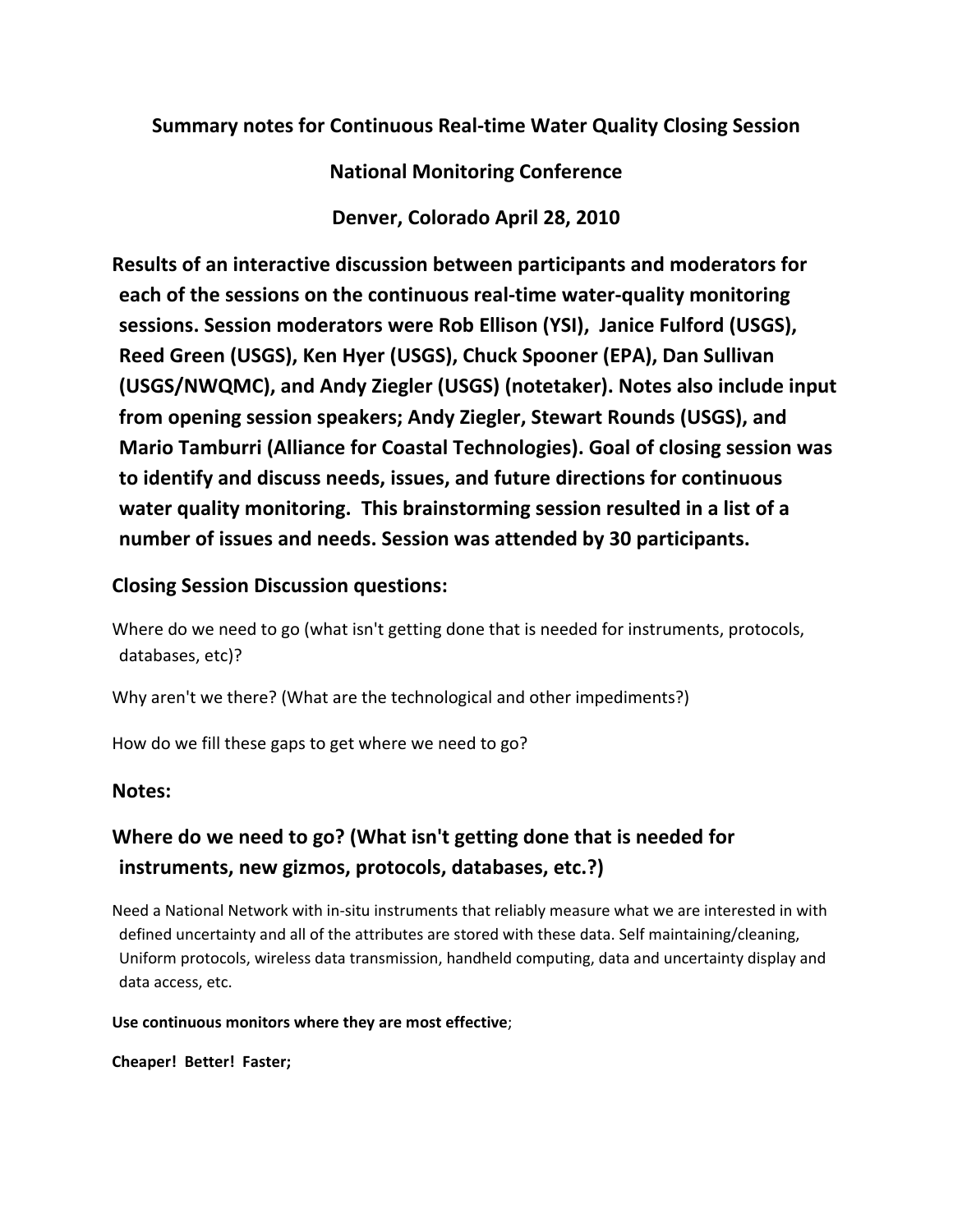#### **Need new and better probes:**

- longer periods between calibrations
- more resistant to fouling (fewer site visits  $\rightarrow$  lower cost)
- more types matched to water‐quality & research objectives

**Need models and methods to mine the information content of the data (surrogates, process‐related information, etc.)**

**Methods for surrogate models need standardization**

**Need to make every data point available online, with quantitative uncertainty estimates for each point**

**Effective monitoring/observing requires high spatial and temporal resolution to address diverse societal needs**

**Reliable/robust, accurate/precise instrumentation is key**

**Go Beyond physical and chemical measurements with bio‐ and geno‐sensors** 

**Need sensors that work in a small water depth for sensors, especially SC**

**Turbidity – extended range, microfouling issues**

**Consistent use and protocols**

#### **Easy and accessible database with common data fields (data elements)**

AC power source for cleaning-- maybe compressed air and wiping and /or UV—for disinfection of sensor

Fouling camera to visually examine fouling

Pumped systems to keep sensors and optics clean also copper antifouling—copper chore boy

Nitrogen gas systems to clean sensors.

CO2 jetting used by USGS in Texas—TCEQ 12V compressor to clean and available at home depot

Texaswaterdata.org for pictures of site installations

Envirotech put a monitor in a "garage" and then inject a dose of bleach for disinfection—Vince Kelly cost of about \$5K

Also some versions add on for long‐deployment cell that leaves the sensors dry between readings.

Limiting light on sensors helps minimize fouling.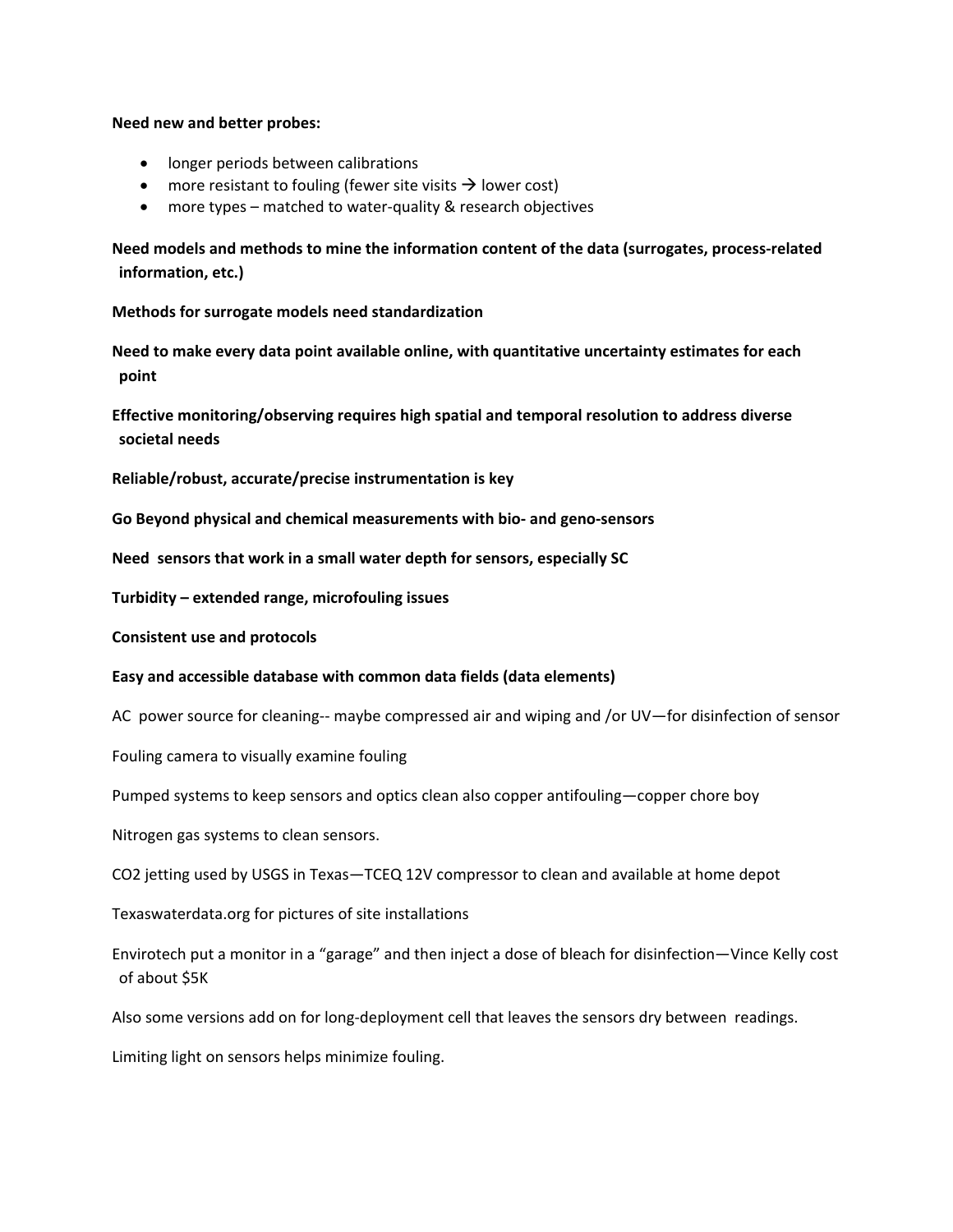Get lots of advantage from adding/treating as much of the system as possible with copper to extend‐ especially important for optical sensors.

Issues with sc sensors—adding slick coatings to extend deployments and minimize fouling

Real‐time E.coli/biological sensors are NEEDED

Algal toxin and odor compound sensors are NEEDED

Atrazine sensors are needed

Possibilities of mutlispectral satellites for e. coli estimates?

Blue tooth communication!! Turn on/off query systems and eliminate cables. Can blue tooth work? Also could use acoustic communications

HOBO example-- optical communication eliminates direct cabling for battery charging-elimination of corrosion and connections on cabling would be a big improvement

Can use blue tooth communication between data collection platform and download—Colorado USGS example

Auto download like HOBO—need to be very close (touching).

Multiple brands and cables and no consistency amongst brands of monitors—standardization of cables and connectors are needed—Get industry to agree of common standards and approaches

Establish consistent protocols for communications—driver info into each vendor sensor and have PUCK? protocols

It is reasonable to get vendors to do communications in similar fashion—customers need to ask for it

Chuck D.‐ reasonable? To write a spec? to develop protocols and that is the hope with PUCK— Recommend that NWQMC sensor workgroup do this

Standardized data output spreadsheets and corrections, etc. are needed

Less expensive communication devices are needed—have a small unit out of WEFTEC recent meeting that can submerge and then pop up and float up to limit issues with vandalism

Time‐dense data and also need spatially‐dense data. Explore fiber optic temperature sensors and do similar approaches to get that spatial data – a continuous spatial sensor(s) in addition to time density

Obtaining total and dissolved concentrations—Need new sensors that do both. Examples nitrogen, phosphorus, and carbon

Total reactive and true total phosphorus –on site digestions are possible now.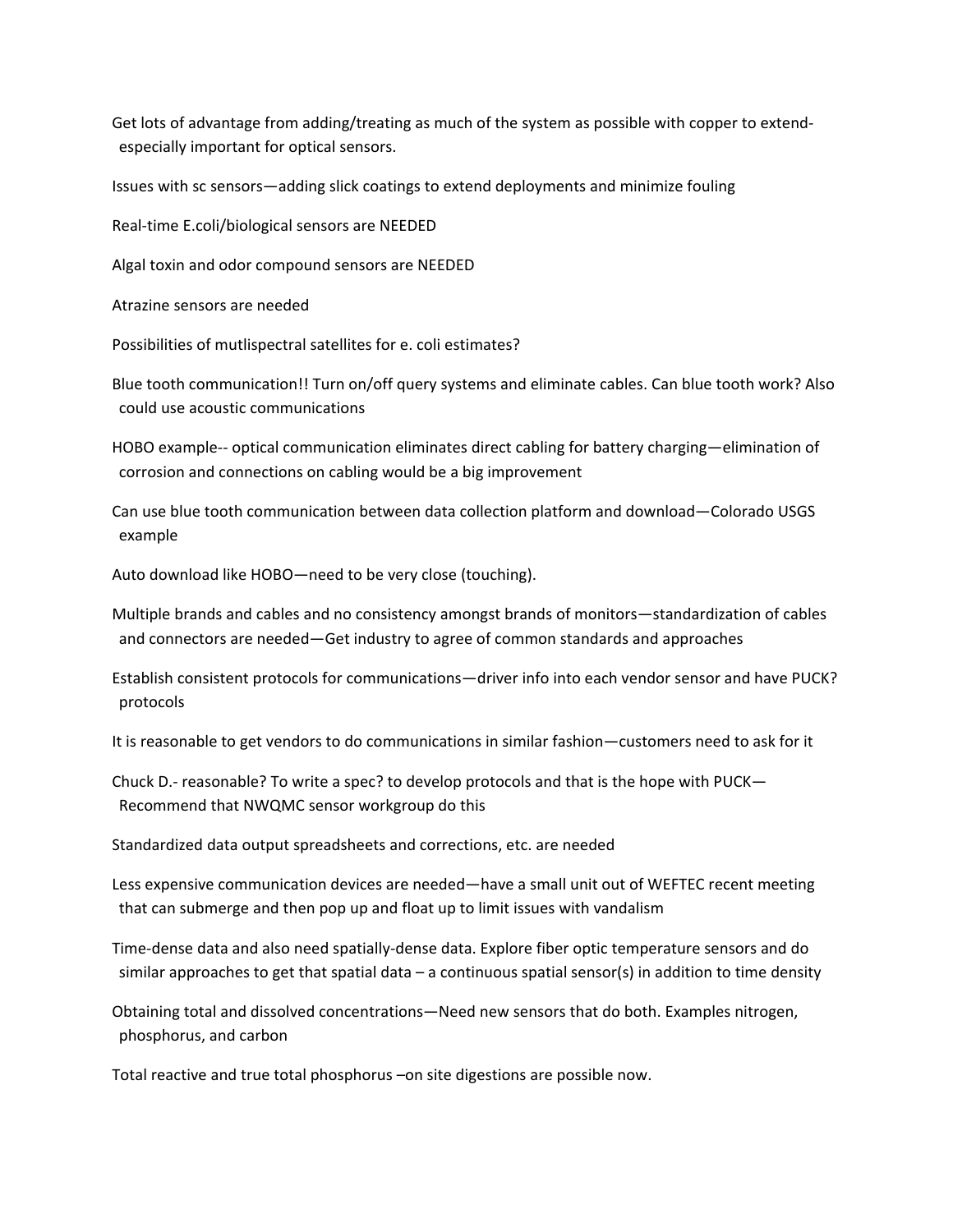Pumping samplers to move sample to the sensor—how to ensure representativeness

DATA and SOFTWARE—where should this be coming from? What are our needs?

Suggest data management group efforts work on this —getting data in—using the info and vast differences from site to site are complications that need to be addressed

Implement automated data entry and record working

Store uncertainty with each data value

Similar analogies to streamflow data and storing all unit value data. This is dictated by the needs for the info and need to change the data analysis tools to match with the density of this amount of data.

Possibilities to do data compression similar to video/pic/music files to make data handling easier for both temporal and spatial data.

Biggest problems of Information Technology are storage and transfer of data and processing of these data – what is needed to make these task easier?

What tools? Excel? And need to handle more data

Suggested existing approach using Data turbine from NSF and real‐time data viewer also CUASHI—

Data discovery or data consolidation? – routes all types of data, but discovery requires different approaches than consolidation.

Can use a centralized data server, but must have the data attributes/Data Quality Objectives also stored with these data—need standardized formats

Data elements and pieces are moving forward through NWQMC have beginnings of pick lists and is an important first step and ensure that data are all needed—have long list done

Necessary to link the QA data with all data values

Xml is an implementation tool for discovery and consolidation

Need funding and champions for getting data outside of each organization's "own" data

Paul Courier presentation oceans data discovery system as an example

Trish Solberg USGS—Colorado example and include look at publically accessible data base—NEW storet WQ DX? Have a distributed data base and then interrogate and bring to your system to work with the data for your specific purpose is the best approach

Can't require the same method? Different methods and use performance‐based approaches for data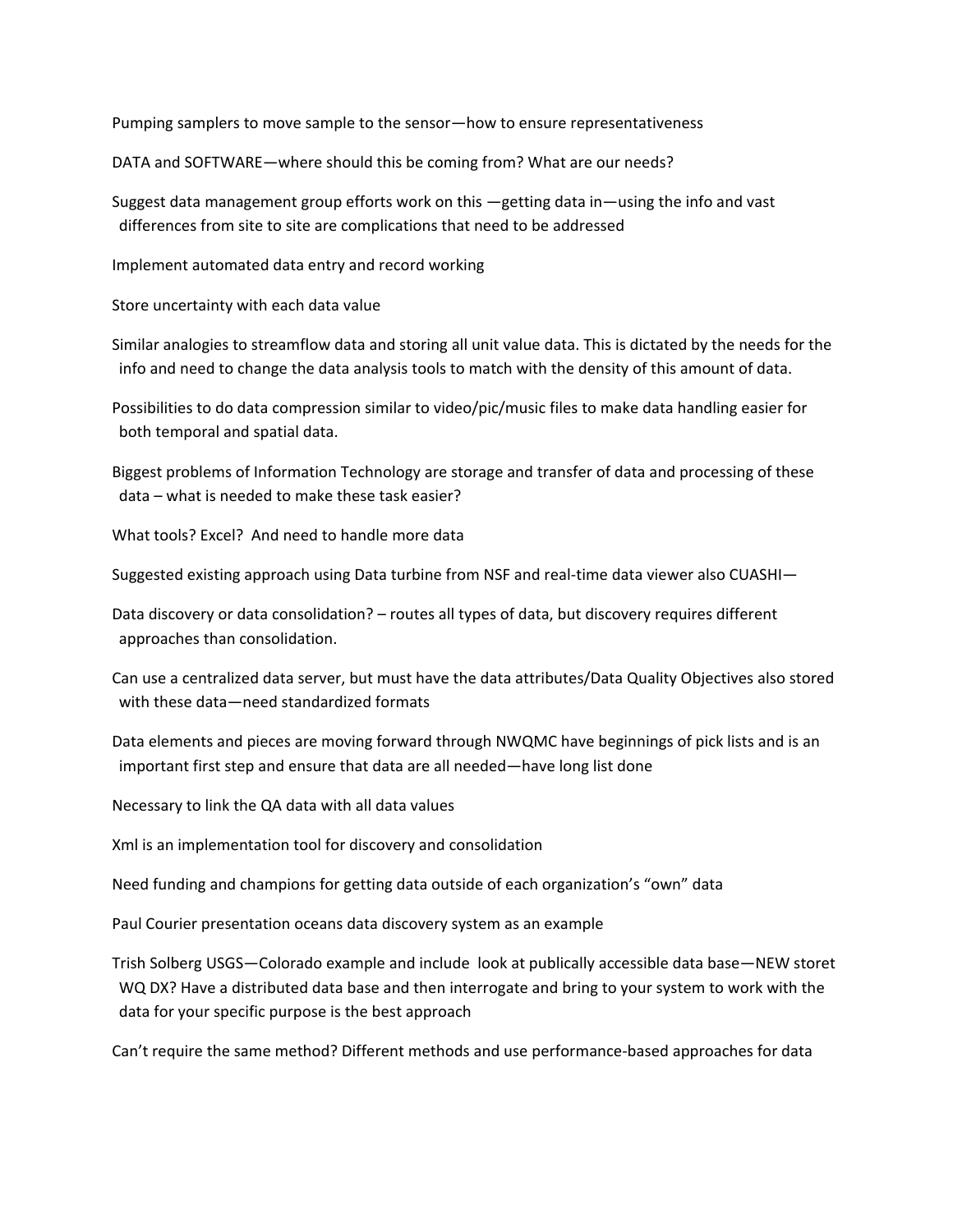SOPs likely difficult to do standard operation procedures for everything and need a standardized structure for an SOP to have a table of contents similar to EPA QAPs and so you know where to look for the information of interest and meta data

2 categories of meta data‐ description of dataset in detail‐‐

Meta data and core data elements

Look at NASA metadata catalog Global change master data catalog

Turbidity comparability and temperature sensors large nstrument sensing variability and attributes need to be understood and stored with the data

Accuracy and precision standards and criteria are needed

Data of variable quality—how to put these different data sets together, but aren't quite as precise/accurate. What is the best way is to store with the data and DQO

The use of data is the users choice, but it must be an informed choice

Validity of data within specifications and that is different and separate from performance standards

Turbidity specifications and issues as an example—need an independent standard? In addition to formazin that is more similar to the characteristics of natural water samples. Readings/values depends on design and different definitions for turbidity. If a performance‐based standard is used would be better.

More standardization of specifications by manufacturers is needed. Possibly use a certification similar to MCERTS? (United Kingdom Environment Agency) Really need testing labs/ specs, to make sure efforts and instruments are done well.

Discussed current meter example and specifications and testing variability and cost. (not all are created equally!)

Need agreement on common set of specs and how determined – temperature accuracy and drift and there is no ability to recalibrate.

Regulatory acceptance and environment has different meanings and definitions in each state/country—

Chuck Spooner‐Non‐point Source (NPS) and studies examples and effectiveness of controls are needed– RTWQ sensors provide much more insights that can be seen – Phil's example with—Regulations can be very blunt and are out‐of step with the knowledge base we can now generate. Regulated communicate problems, funding, attention span sell to the community and multi‐front approach—TMDL program is a good example of using technology and meeting water‐quality standards. Keep going!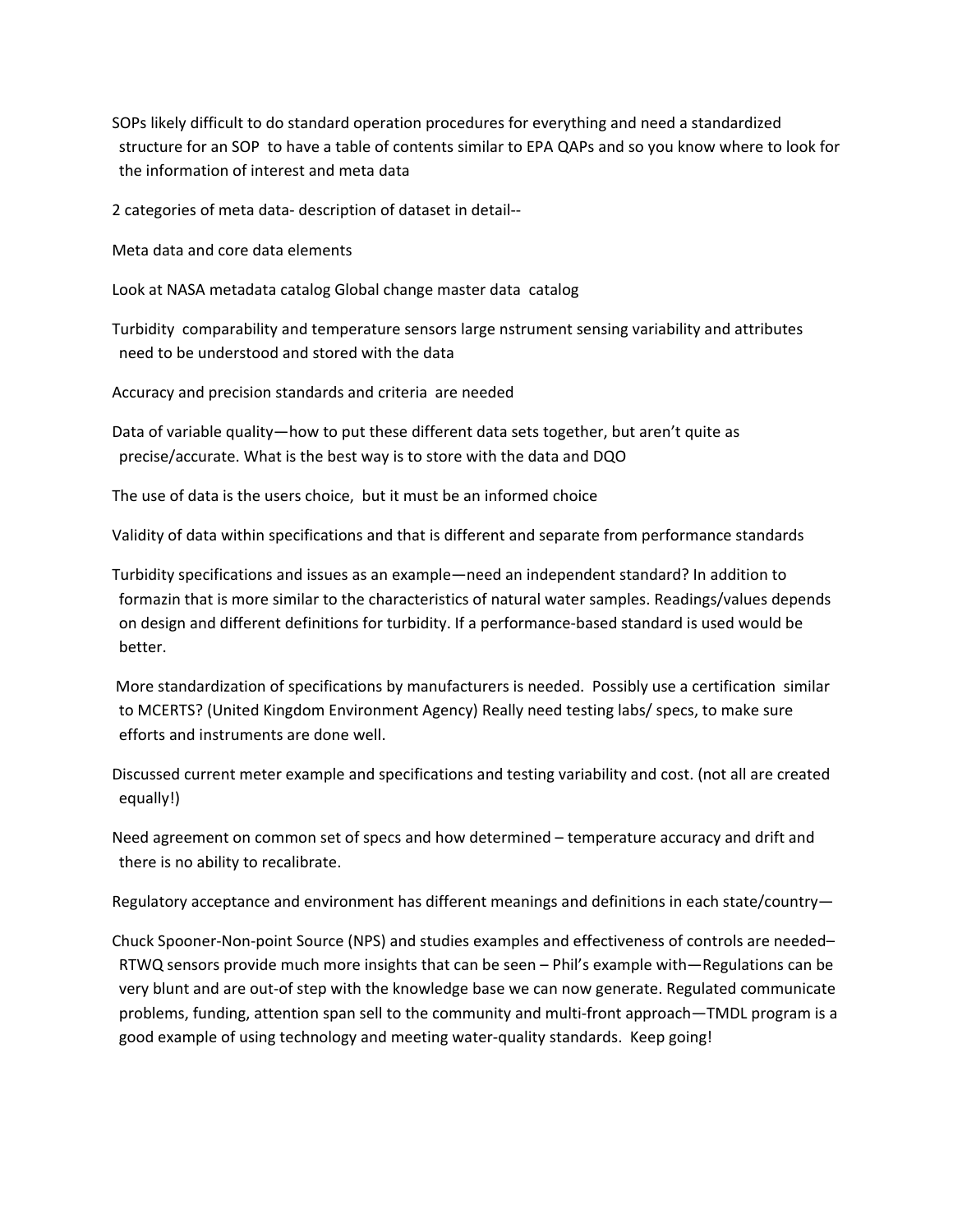EPA has been very slow to accepting and approving use—Whatever we need to do to give confidence to regulatory community needs to be sped up and will help manufacturers if not EPA approved then difficult to get technologies advanced

Aquatic sensor workgroup (NWQMC) to assemble the technologies and instruments and get approved‐‐ The process is much better and needs to move more quickly to get EPA Approval.

Natural waters are between waste and drinking water compliance issues. It is time to play the American leading technology in this area—we still are currently competing, but lots of competition from other countries

NJ coordinating council – must generate data of known quality and document—EPA Region II Flexible approval policy is working and accepts RTWQ data

Still need to have the EPA approval to be able to defend the findings and enforcement on each measurement

Turbidity is an example for enforcement and is messy because of the large differences among sensor readings

QA white paper on the NWQMC web site

Canada example and requirements transparency and product base is because of legislation have a seamless or apparent seamless relation with environment Canada-- have a robust agreement and it works!

## **Why aren't we there? (What are the technological and other impediments?)**

Need to have regulatory community develop acceptance criteria that will allow for these continuous water-quality data to be used in enforcement activities--this feeds back into instrument design being done consistently and protocols—UK‐EA MCERTS; ASTM, ISO 9001 and 14001

#### **Expense**

**Need time to develop new technologies**

**Need upgrades for databases & data distribution procedures**

**Market driven technology development**

**Standardization and interoperability** 

**Microfouling is a freshwater issue, coastal macrofouling has been addressed**

**Little understanding or will at policy/funding level for the benefits of coordinating efforts across national programs**